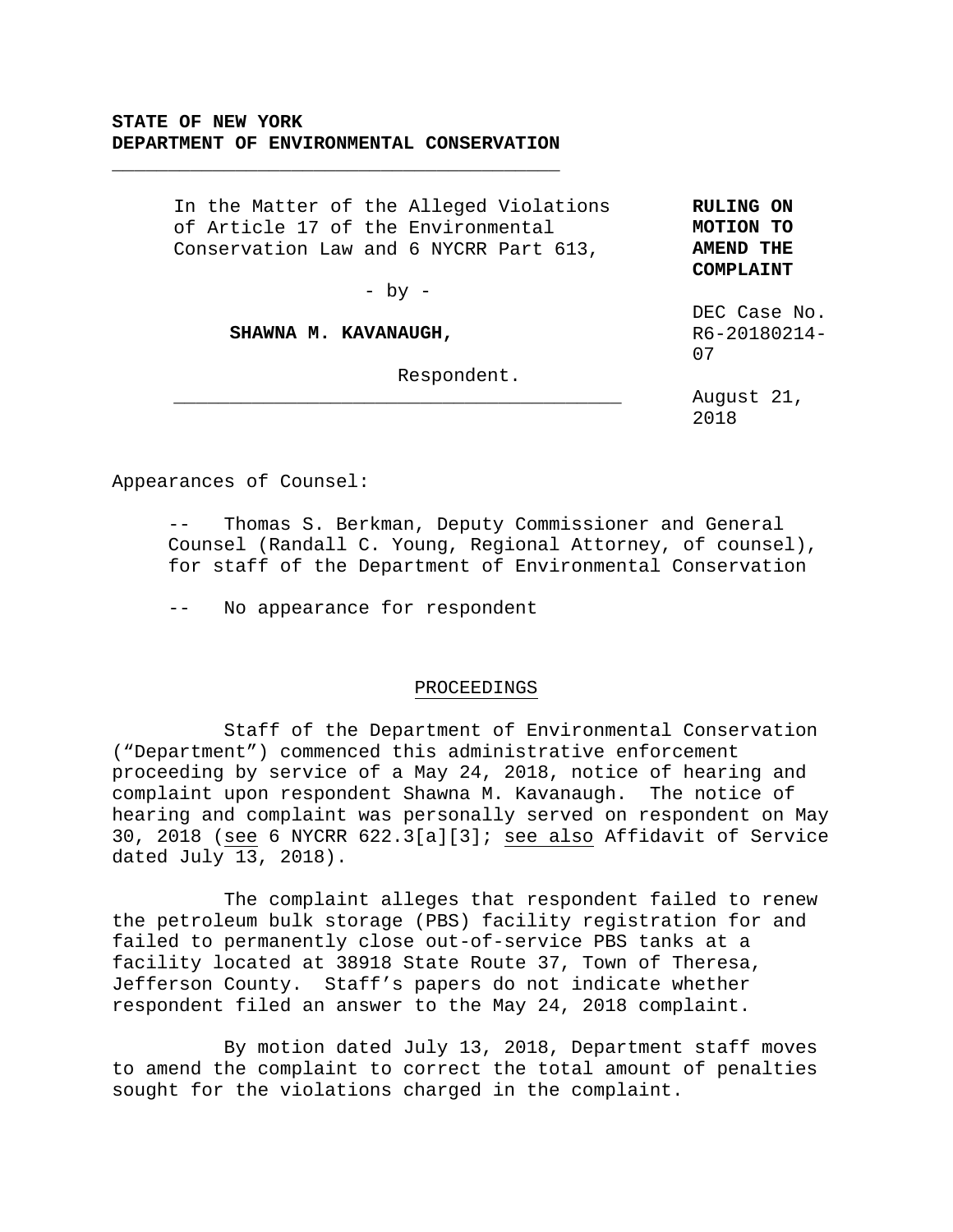Specifically, staff seeks to conform the aggregate amount of penalties sought to the specific amounts sought for each specific violation. Attached to the motion is the amended complaint staff proposes to serve.

 Although Department staff's motion to amend the complaint was served upon respondent, respondent has not filed a response.

## DISCUSSION

 Under the Department's Uniform Enforcement Hearing Procedures (6 NYCRR part 622 [Part 622]), a party may amend its pleading once without permission at any time before the period for responding expires (see 6 NYCRR 622.5[a]). Thereafter, consistent with the CPLR, a party may amend its pleading at any time prior to the final decision of the Commissioner by permission of the Administrative Law Judge ("ALJ") or the Commissioner, and absent prejudice to the ability of any other party to respond (see 6 NYCRR 622.5[b]). Where, as here, no ALJ has been assigned to the case, the motion is made to the Chief ALJ (see 6 NYCRR 622.6[c][1]).

 Pursuant to the CPLR, a party may amend its pleading at any time by leave of court or by stipulation of all parties (see CPLR 3025[b]). Leave to amend shall be freely given upon such terms as may be just, including the granting of continuances (see id.).

 Except where otherwise prescribed by law or order of the court, an answer or reply to an amended pleading is required if an answer or reply is required to the pleading being amended (see CPLR 3025[d]). Service of such an answer or reply shall be made within twenty days after service of the amended pleading to which it responds (see id.). Pursuant to Part 622, a respondent has twenty days after receipt of the amended pleading to serve an answer (see 6 NYCRR 622.4[a]).

 On this motion, Department staff seeks leave to amend its complaint to correct the total amount of penalties sought for the two causes of action alleged in the complaint. Staff asserts that respondent will not be prejudiced if its motion is granted because the original complaint correctly stated the total amounts sought for each specific violation charged, and only the aggregate amount was misstated. Staff further asserts that correcting the complaint will not prevent respondent from